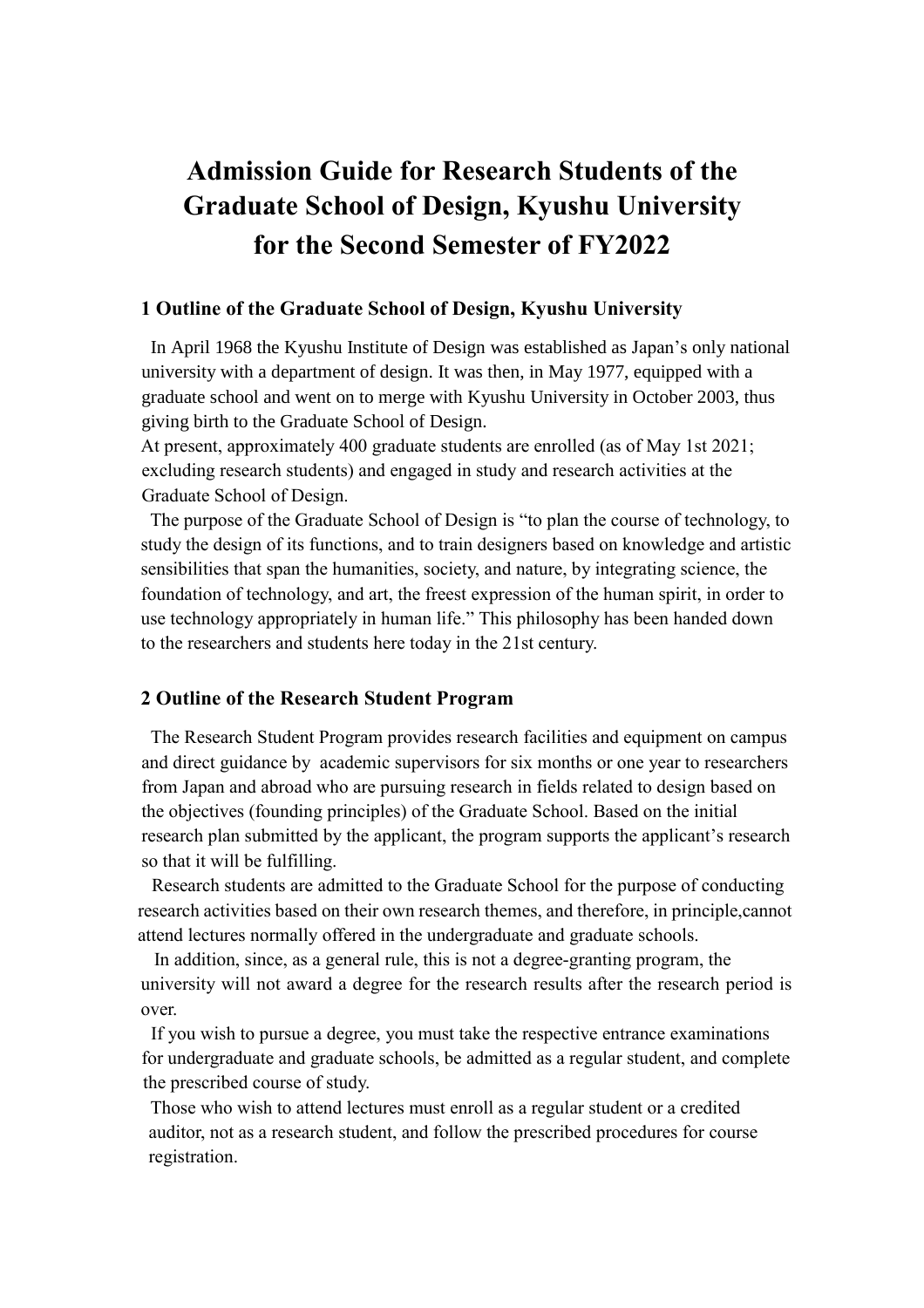# **3 Application Requirements**

 Those who are eligible to apply for research student status must fall under one of the following items.

- (1) Those who have graduated from a university (excluding junior college) and have been awarded a bachelor's degree or expect to be awarded a bachelor's degree before enrollment.
- (2) Those who have been recognized by the Graduate School as having academic abilities equivalent or superior to those listed in the preceding item.

# **4 Research Period**

The research period should be 6 months or 1 year.

However, if there is a special reason, the term may be renewed.

# **5 Enrollment Period**

Second semester: October 1, 2022

# **6 Deadline for Tentative Acceptance of Application and Contacting the Academic Supervisor**

Applicants are required to obtain informal consent from the faculty member of their choice to receive research guidance before applying.

In order to obtain an informal acceptance of your application, please complete the following procedures by the designated date.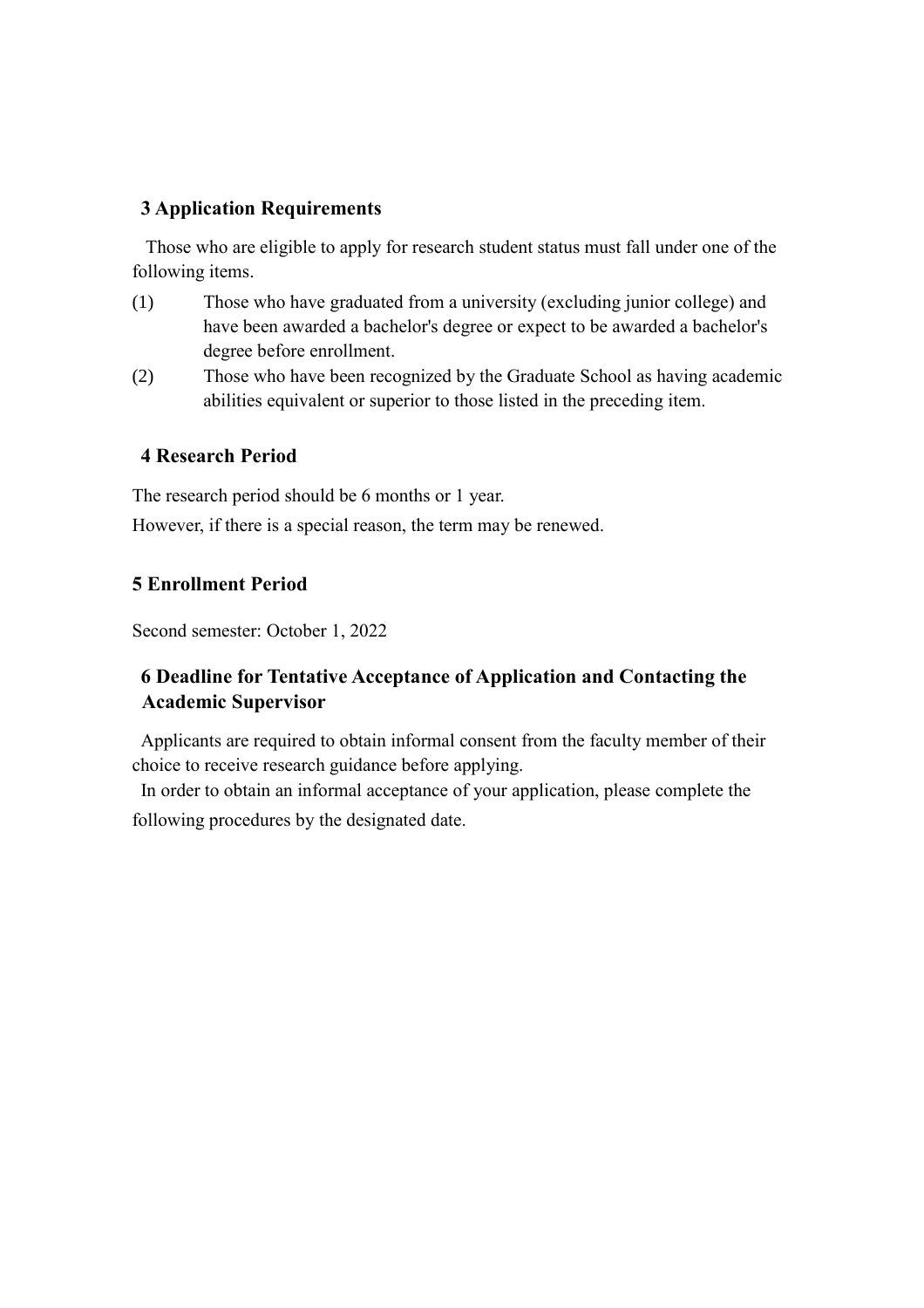| Qualification                                                                  | Procedures for Obtaining Tentative<br>Acceptance                                                                                                                                                                                                                                                                                                                                                                                                                        |
|--------------------------------------------------------------------------------|-------------------------------------------------------------------------------------------------------------------------------------------------------------------------------------------------------------------------------------------------------------------------------------------------------------------------------------------------------------------------------------------------------------------------------------------------------------------------|
| • Japanese Nationals<br>• International Students Residing in<br>Japan          | Please contact Academic Affairs Section<br>of the Kyushu University Administrative<br>Office (Design) by Friday, June 24, to<br>inform that you wish to enroll as a<br>research student. Then please submit a pdf<br>file of the documents shown in 7-ii below<br>to the faculty member from whom you<br>wish to receive research guidance. The<br>faculty member will consider whether or<br>not to informally accept your application,<br>and reply directly to you.  |
| • International Student Residing<br>Overseas (excluding residents of<br>China) | Please contact Academic Affairs Section<br>of the Kyushu University Administrative<br>Office (Design) by Friday, April 22, to<br>inform that you wish to enroll as a<br>research student. Then please submit a pdf<br>file of the documents shown in 7-ii below<br>to the faculty member from whom you<br>wish to receive research guidance. The<br>faculty member will consider whether or<br>not to informally accept your application,<br>and reply directly to you. |
| • International Students Residing<br>Overseas and Residing in China.           | Please contact the Kyushu University<br>Beijing Office by Friday, April 22, to<br>inform that you wish to enroll as a<br>research student. The Beijing Office will<br>provide you with the documents to be<br>submitted to the faculty. We will reply to<br>you the result of acceptance by e-mail<br>through the Beijing Office.<br>Contact information of Kyushu University<br>Beijing Office: $k_y$ udaibeijing $\omega$ 163.com                                     |

# **7 Application Procedures**

Applicants are required to pay an examination fee of 9,800 yen and submit the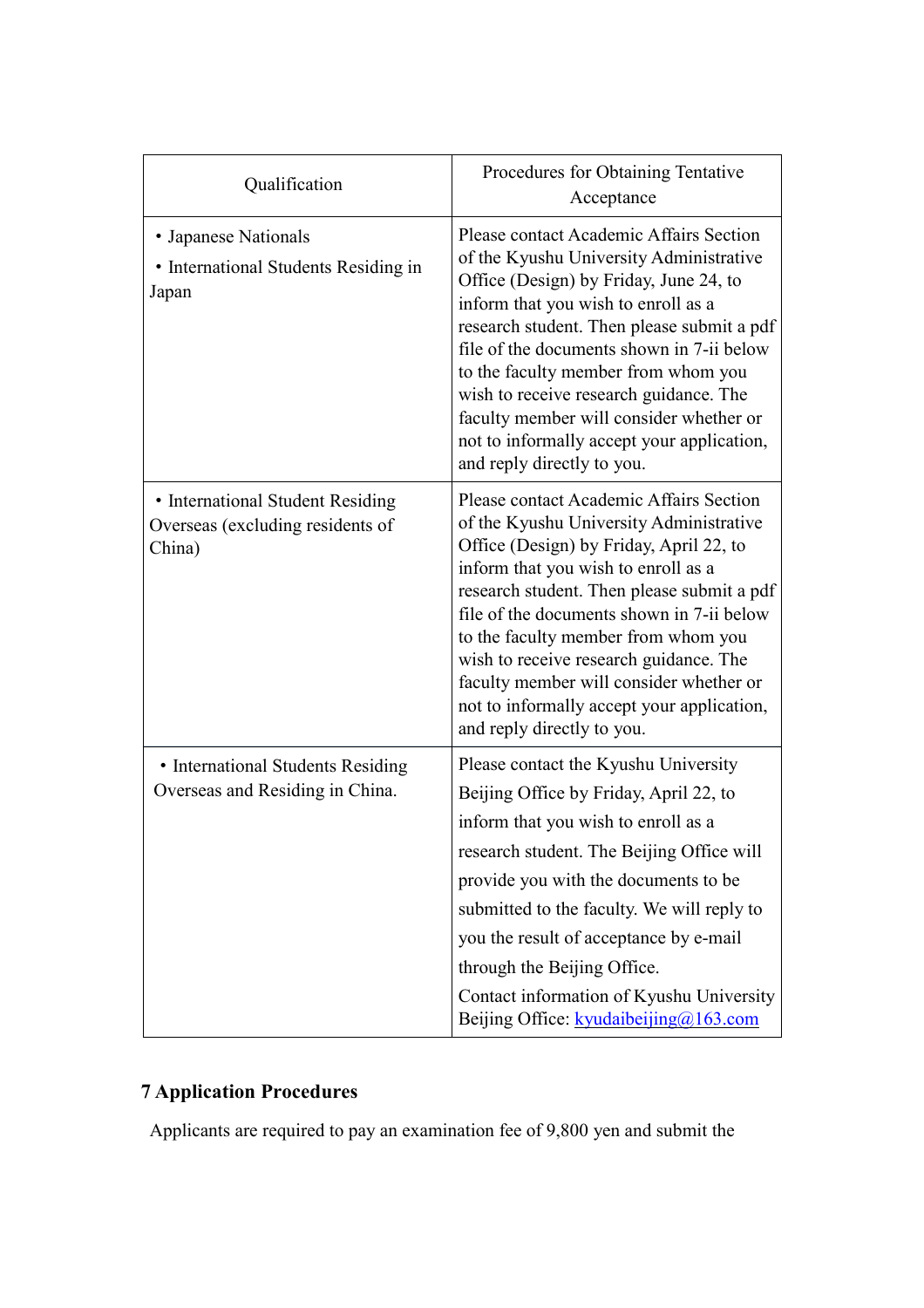following documents by the [Deadlines for Submission of Application Documents]. Please read the following information carefully to ensure that all documents are in order.

If the deadline for submission has passed, the application form will not be accepted for any reason.

(Deadlines for Submission of Application Documents)

| Classification        | Japanese Nationals and<br><b>International Students</b><br>Residing in Japan | <b>International Student</b><br><b>Residing Overseas</b> |
|-----------------------|------------------------------------------------------------------------------|----------------------------------------------------------|
| <b>First Semester</b> | Friday, July 8, 2022                                                         | Friday, May 6, 2022                                      |

# **i. Application Method**

Please pay the examination fee by the method specified on the attached sheet and submit document showing payment of the fee (bank transfer copy etc.) with the application documents.

Please submit the application documents in PDF format to the address designated by the Academic Affairs Section, Student Affairs Division. In addition, please submit the original documents marked with an asterisk (\*) by yourself or by mail (registered mail, etc.).

- (1) In person: Please bring your application to the Student Affairs Division by 4:00 p.m. on the due date.
- (2) By mail: Please make sure that the application is received by the due date.

(Submission Address)

4-9-1 Shiobaru Minami-ku, Fukuoka-shi, Fukuoka 815-8540

Academic Affairs Section, Student Affairs Division,

School of Design, Kyushu University

TEL: +81 (0)92-553-4460

 If you miss the submission deadline or do not follow the instructions in this guide, we will not be able to accept your documents. In addition, please note that once the documents are submitted, they will not be returned for any reason. (However, this does not apply to documents that have been accepted with the understanding that they will be returned. E.g. research works, etc.).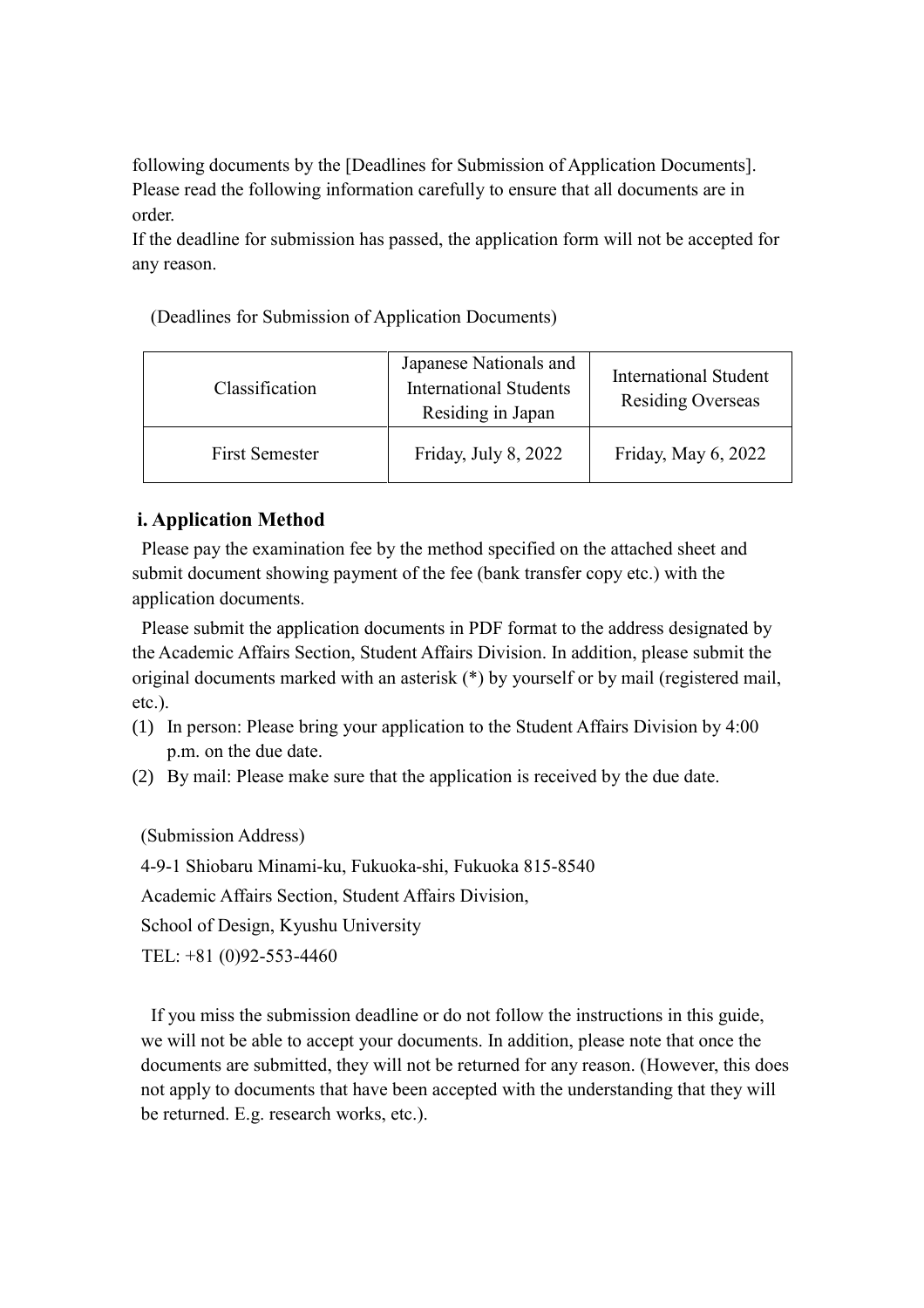# **ii Application Documents**

# (List of Application Documents)

 If you have any difficulty in submitting any of the documents listed below due to unavoidable circumstances, please consult with the Academic Affairs Section, Student Affairs Division at the School of Design in advance.

|                | Documents to be Submitted                                                       | Points to Note                                                                                                                                                                                                                                                                                                                                                                                                                                                                                                         |
|----------------|---------------------------------------------------------------------------------|------------------------------------------------------------------------------------------------------------------------------------------------------------------------------------------------------------------------------------------------------------------------------------------------------------------------------------------------------------------------------------------------------------------------------------------------------------------------------------------------------------------------|
| $\mathbf{1}$   | <b>Application for Admission</b><br>(Form Prescribed by the<br>Graduate School) | The applicant must fill out the form<br>$\bullet$<br>accurately and carefully. If you are an<br>international student, please pay attention to<br>the following points.<br>Please make sure to write your name in<br>$\circled{1}$<br>katakana if applicable.<br>Please fill in the name of the last university<br>②<br>you graduated from, not the Japanese<br>language school.<br>The title of the research cannot be<br>changed, so please consult with your<br>academic supervisor before filling out the<br>form. |
| $\overline{2}$ | Examination Fee (9,800<br>yen)                                                  | Please submit documentation showing that you<br>have paid the examination fee.<br>For details, please refer to the attached<br>"Payment Methods".                                                                                                                                                                                                                                                                                                                                                                      |
| 3              | Resume<br>with Face Photograph                                                  | You can use any form of resume.<br>$\bullet$<br>(Commercial resumes are acceptable.)<br>Please fill in your educational background<br>$\bullet$<br>and employment history separately.<br>Please fill in all the information about home<br>study, military service, etc., and make sure<br>that there are no blank periods in your<br>history.<br>Please be sure to attach a color photograph.                                                                                                                          |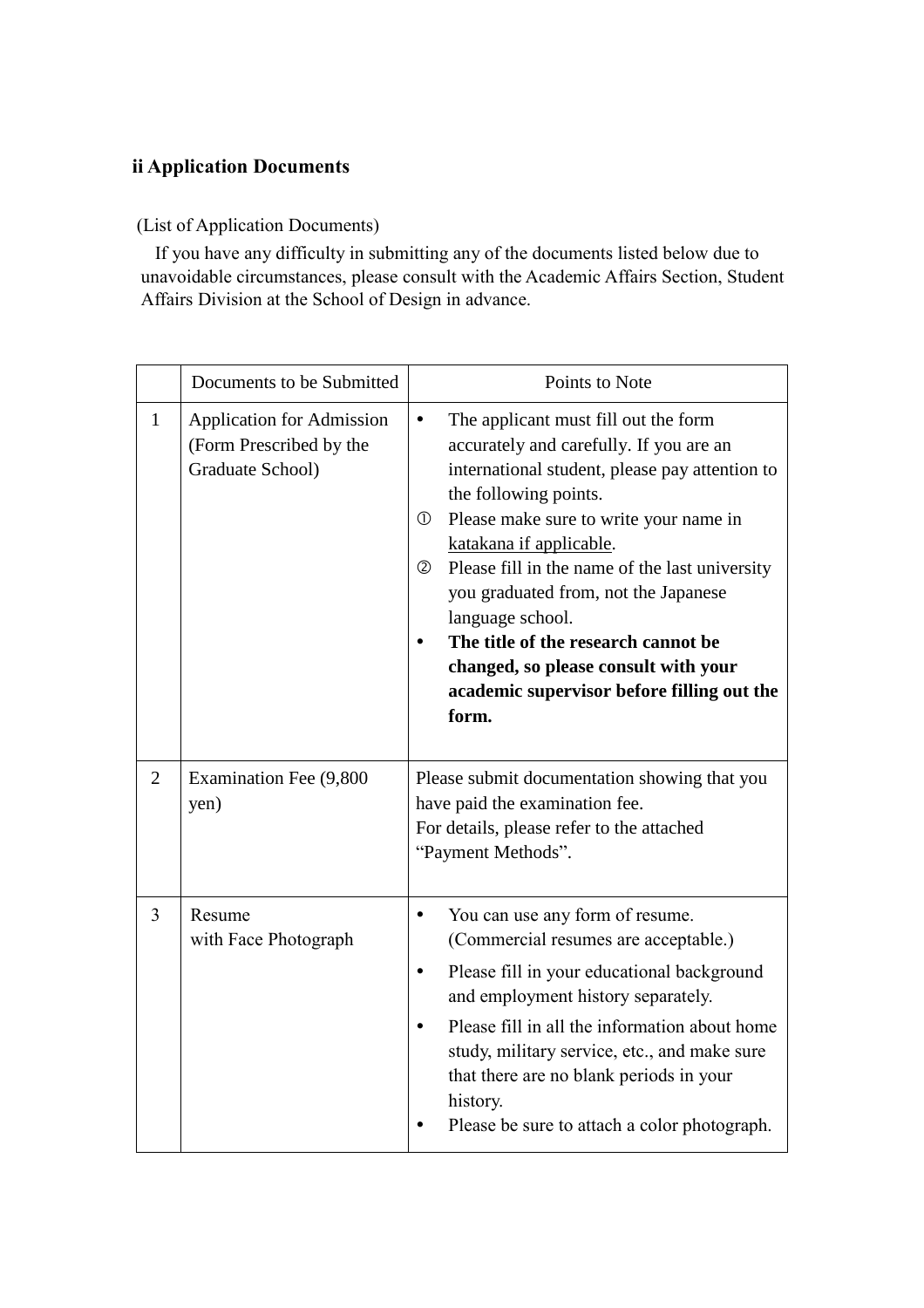|        |                                                                                                                                                        | Photographs of the applicant's face including<br>the upper body, without headwear (except<br>when used for medical or religious reasons),<br>facing front, must be attached to the resume.<br>The size of the photograph must be 3 cm long<br>$\times$ 2.5 cm wide or more.                                                                                                                                                                                                                                                                                                                                                                                                                                                                                                                                                                                                                                                    |
|--------|--------------------------------------------------------------------------------------------------------------------------------------------------------|--------------------------------------------------------------------------------------------------------------------------------------------------------------------------------------------------------------------------------------------------------------------------------------------------------------------------------------------------------------------------------------------------------------------------------------------------------------------------------------------------------------------------------------------------------------------------------------------------------------------------------------------------------------------------------------------------------------------------------------------------------------------------------------------------------------------------------------------------------------------------------------------------------------------------------|
| 4      | Research Plan                                                                                                                                          | If you are admitted as a research student,<br>please focus on what kind of research you<br>will conduct as a research student and how<br>you will conduct it.<br>Specifically, please describe in detail the<br>motivation for the research, the outline of<br>the research theme, the method of<br>conducting the research, the research<br>schedule, and the status of conducting the<br>research to date.<br>In the research plan, please describe only<br>the research plan and do not describe the<br>study plan for enrolling school or graduate<br>school or the entrance examination. If you<br>are an international student, please describe<br>your motivation for studying abroad and<br>matters related to learning Japanese in your<br>"Study Abroad Plan (no. 11)".<br>There is no specific format, but A4 size,<br>at least 3 pages (approximately 5000<br>characters in Japanese, or 2000 words in<br>English) |
| 5<br>* | Certificate of Graduation<br>(completion) from Last<br>School Attended or<br>Certificate of Expected<br>Graduation (completion)<br>(No copies allowed) | If the document is prepared in a language<br>$\bullet$<br>other than Japanese or English, please attach<br>a Japanese or English translation.<br>If you have submitted a certificate of<br>expected graduation (completion), please<br>submit a certificate of graduation<br>(completion) immediately after graduation<br>(completion).                                                                                                                                                                                                                                                                                                                                                                                                                                                                                                                                                                                        |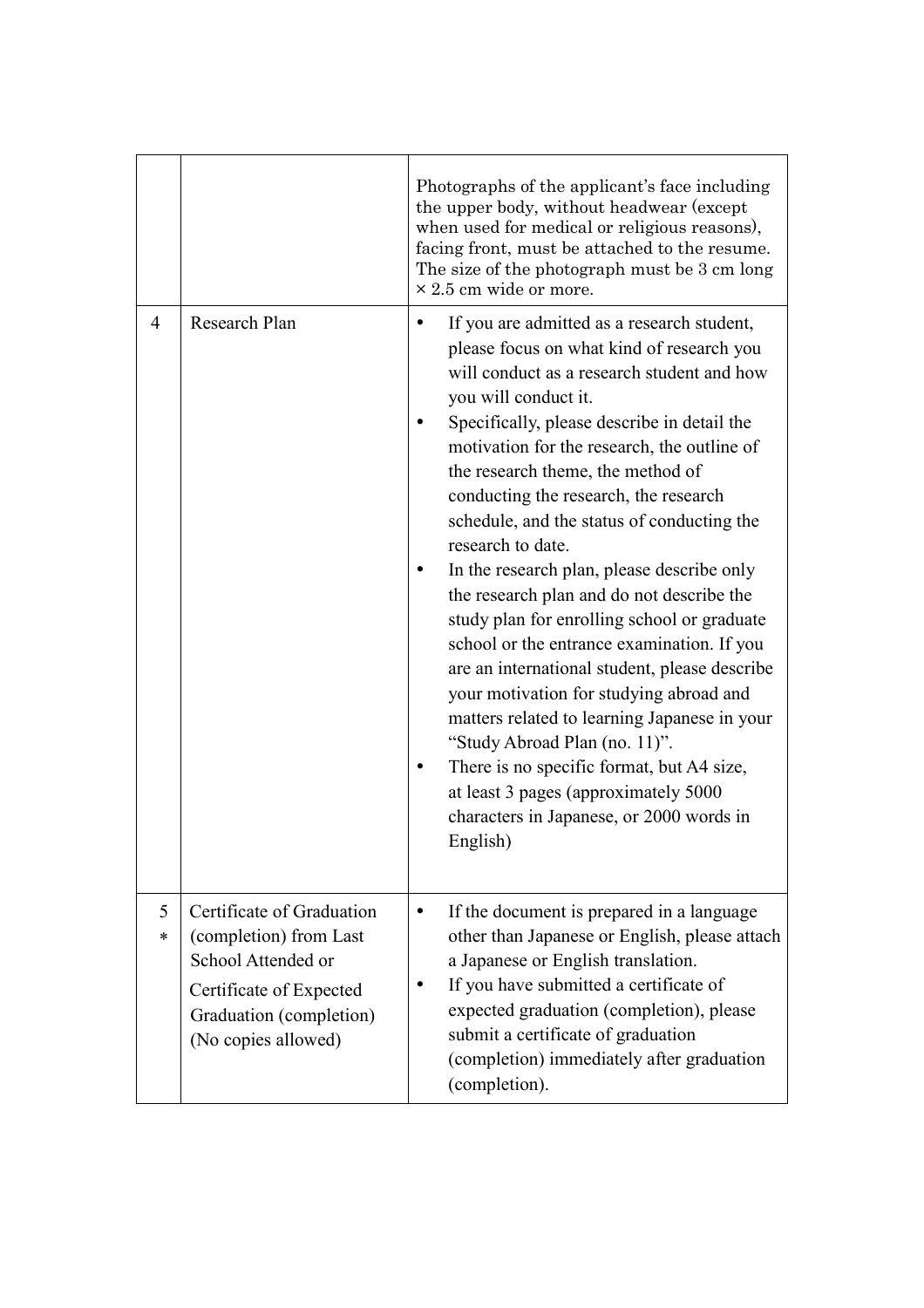| 6<br>$\ast$ | Transcript from Last School<br>Attended.<br>(No copies allowed)                                                                                                        | $\bullet$<br>$\bullet$ | If the document is prepared in a language<br>other than Japanese or English, please attach<br>a Japanese or English translation.<br>If you are a prospective graduate, please<br>submit your final transcript immediately<br>after you graduate (or complete your<br>studies).                                                                                                                                                                                              |
|-------------|------------------------------------------------------------------------------------------------------------------------------------------------------------------------|------------------------|-----------------------------------------------------------------------------------------------------------------------------------------------------------------------------------------------------------------------------------------------------------------------------------------------------------------------------------------------------------------------------------------------------------------------------------------------------------------------------|
| $\tau$<br>∗ | Letter of Approval from the<br>Head of the Organization<br>Where You Work<br>(No copies allowed)<br>*Please submit this form<br>only if you are currently<br>employed. |                        | If the head of the applicant's organization<br>approves of the application and signs<br>(seals) the application, any form is<br>acceptable.                                                                                                                                                                                                                                                                                                                                 |
| 8<br>*      | Two Pre-Addressed<br>Envelopes<br>Size: Long Size 3<br>$(23.5 \text{ cm} \log x)$ 12 cm<br>wide)<br>* For residents of Japan<br>only.                                  |                        | For the return envelopes, please prepare<br>two "Long Size 3" envelopes. (No need to<br>affix stamps.)<br>On the front of the envelope, please write<br>the address (home address, etc.) to which<br>the applicant is sure to receive the results<br>of the selection process.<br>The return envelope will be used for<br>notification of the selection results and<br>other communications.<br>If you wish to change the mailing address,<br>please inform us immediately. |

[Documents to be Submitted by Applicants from Other Universities or Applicants who do not have Japanese Nationality]

 In addition to documents 1 through 8 above, submit documents 9 through 10 for applicants from other universities, and documents 9 through 18 for applicants who do not have Japanese nationality.

| Documents to be | Points to Note |
|-----------------|----------------|
| Submitted       |                |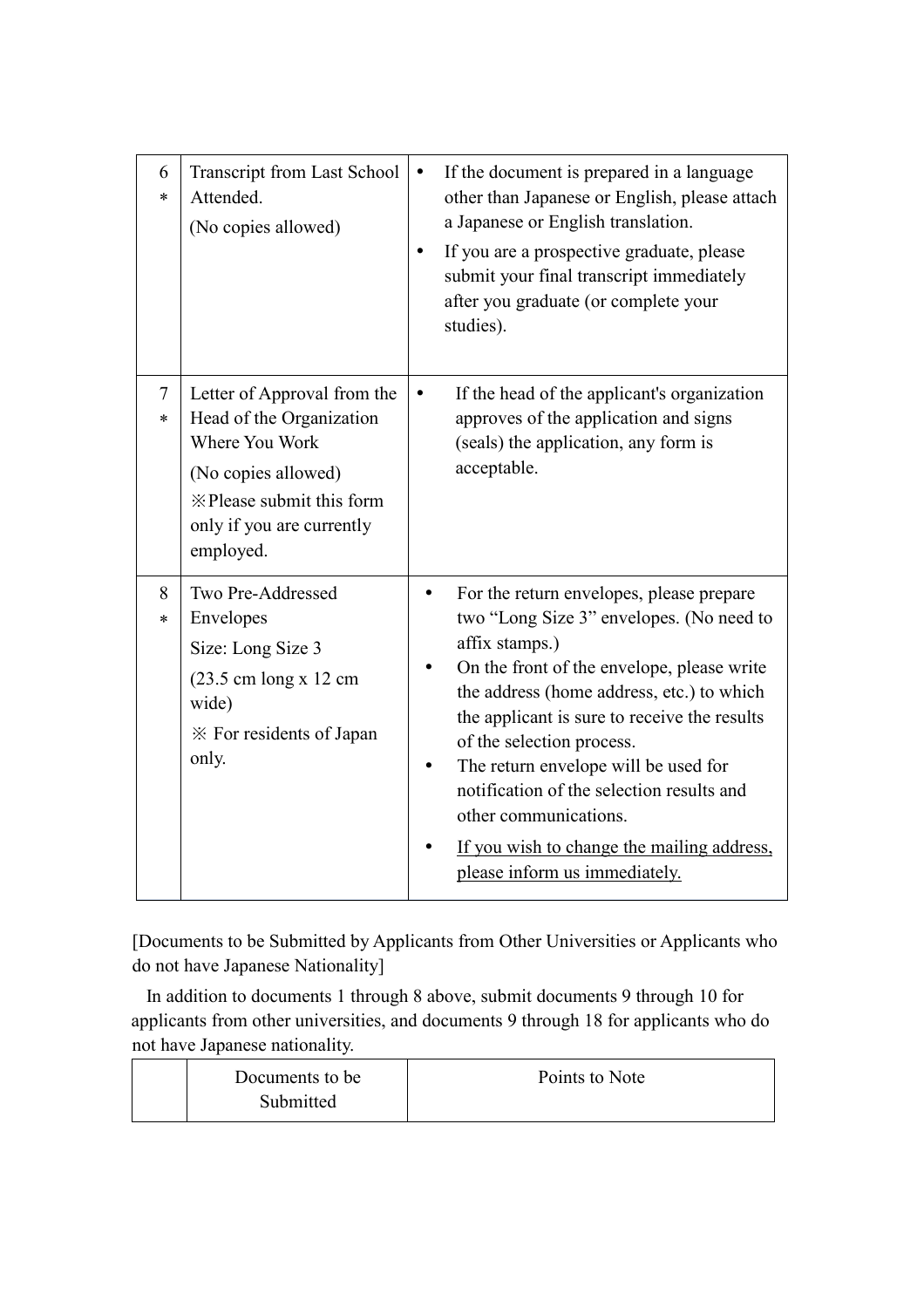| 9<br>* | "Letter of<br>Recommendation"<br>(No copies allowed)   | The referee must be a person who is<br>familiar with the applicant's personality,<br>study situation, research activities, etc.,<br>and has a good understanding of the<br>application process for research students.<br>(e.g., the principal of the school you<br>attended, your academic advisor, your<br>supervisor at work)<br>The form and format are free, but the<br>Letter of Recommendation must be<br>signed or stamped by the person who<br>issued it.<br>For applicants who do not have Japanese<br>nationality, it is preferable to submit a<br>form with the name of the school or<br>company.                        |
|--------|--------------------------------------------------------|-------------------------------------------------------------------------------------------------------------------------------------------------------------------------------------------------------------------------------------------------------------------------------------------------------------------------------------------------------------------------------------------------------------------------------------------------------------------------------------------------------------------------------------------------------------------------------------------------------------------------------------|
| 10     | Documents Proving your<br><b>Research Achievements</b> | Please submit the following documents as<br>$\bullet$<br>proof of your research achievements.<br>1. Dissertation or its substitute (including<br>research works, etc.)<br>2. A record of presentation at academic<br>conferences or publication in research<br>journals that can be confirmed<br>3. Documents proving the period of research<br>at the research institution, issued by the<br>research institution<br>4. Other documents that can prove or confirm<br>the applicant's research achievements<br>Note; If you are submitting a paper or research<br>work that you wish to have returned, please<br>inform in advance. |
| 11     | Study Abroad Plan                                      | Describe in detail your thoughts on the<br>٠<br>following topics related to studying<br>abroad.<br>1. Self-Introduction<br>2. Purpose of Studying Abroad                                                                                                                                                                                                                                                                                                                                                                                                                                                                            |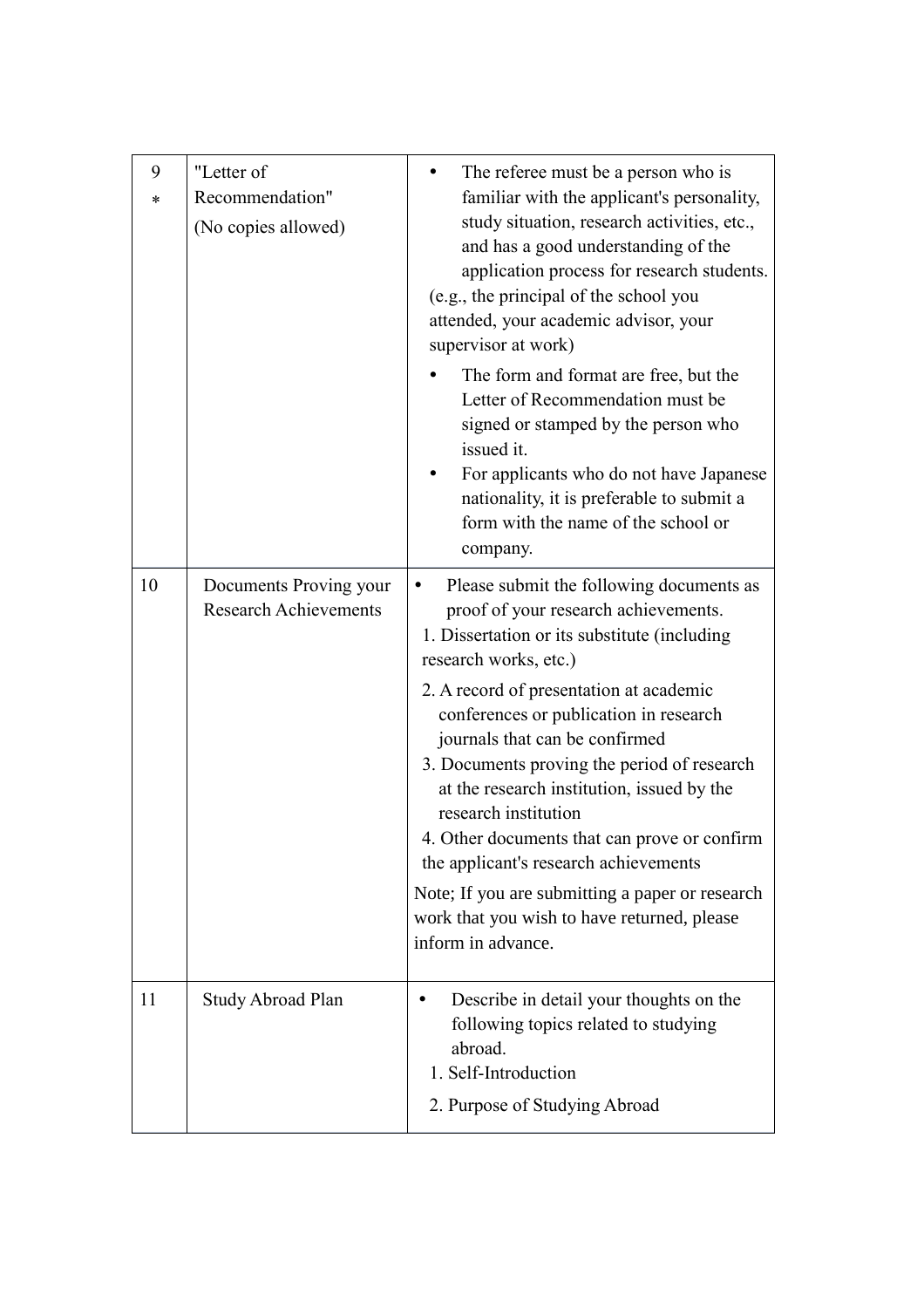|         |                                                                                                                                                                                                                                                           | 3. Your Reason for Choosing the Graduate<br>School<br>4. Your Hopes and Plans Following your<br>Research at the Graduate School.<br>5. Japanese Study<br>6. Life in Japan, etc.<br>There is no specific format, please write<br>in either Japanese or English. If you are<br>writing in Japanese, please write<br>approximately 1,500 characters in<br>Japanese, or approximately 1,000 words<br>in English.                                                                                                                                                                                                                                                                                             |
|---------|-----------------------------------------------------------------------------------------------------------------------------------------------------------------------------------------------------------------------------------------------------------|----------------------------------------------------------------------------------------------------------------------------------------------------------------------------------------------------------------------------------------------------------------------------------------------------------------------------------------------------------------------------------------------------------------------------------------------------------------------------------------------------------------------------------------------------------------------------------------------------------------------------------------------------------------------------------------------------------|
| 12<br>* | <b>Documents Proving</b><br>Japanese Language<br>Proficiency                                                                                                                                                                                              | If you have taken the Japanese Language<br>Proficiency Test (JLPT), please submit<br>the "Certificate of Results and Grades"<br>(not the "proficiency certificate".)<br>(Reference)<br>http://www.jlpt.jp/certificate/index.html<br>If you have any other documents to<br>prove your Japanese language ability,<br>please submit them.                                                                                                                                                                                                                                                                                                                                                                   |
| 13      | Certificate of Language<br>Proficiency in Research<br>Activities".<br>(Form prescribed by the<br>Graduate School)<br>Note; When submitting by<br>the method outlined in $(2)$ ,<br>the first page with the<br>applicant's name must also<br>be submitted. | (1) Prior to application, applicants must<br>contact directly with the faculty member<br>from whom they wish to receive research<br>guidance to confirm their language ability.<br>Applicants give the faculty member the<br>prescribed form, have him/her fill out the<br>necessary information, and submit it to<br>the Student Affairs Division together with<br>the application documents.<br>(2) If the faculty member you wish to have<br>as your academic supervisor is unable to<br>fill out the form, please ask a Japanese<br>language instructor, a Japanese<br>government official stationed overseas, or<br>someone who can confirm your Japanese<br>language ability to fill out the form. |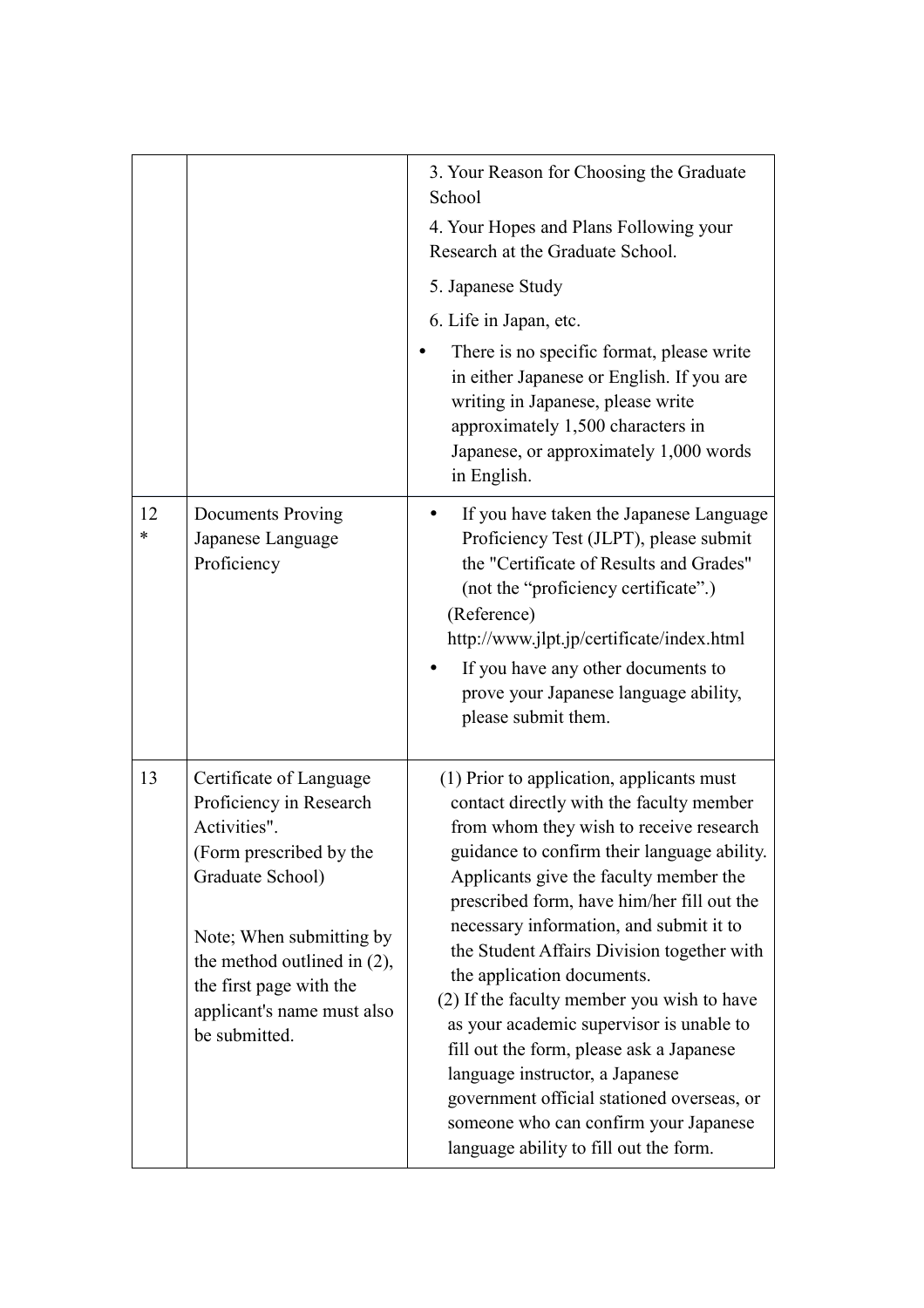| 14<br>"Pre-survey on Language<br><b>Skills of Research Student</b><br>Applicants."<br>(Form prescribed by the<br>Graduate School)                                                                                                                                                         | Please be sure to fill out the form by the<br>applicant.                                                                                                                                                                                                                                                                                                                                                                                                                                                                                                                                                                                                                                                                                                                                                                                                                                                                                                                                                                                                                                                                                                                                                                                                                                                                                           |
|-------------------------------------------------------------------------------------------------------------------------------------------------------------------------------------------------------------------------------------------------------------------------------------------|----------------------------------------------------------------------------------------------------------------------------------------------------------------------------------------------------------------------------------------------------------------------------------------------------------------------------------------------------------------------------------------------------------------------------------------------------------------------------------------------------------------------------------------------------------------------------------------------------------------------------------------------------------------------------------------------------------------------------------------------------------------------------------------------------------------------------------------------------------------------------------------------------------------------------------------------------------------------------------------------------------------------------------------------------------------------------------------------------------------------------------------------------------------------------------------------------------------------------------------------------------------------------------------------------------------------------------------------------|
| 15<br>Certificate of Financial<br>Support<br>*<br>(In principle, photocopies<br>are not acceptable)<br>Note; In the case that the<br>applicant is responsible for<br>paying the tuition and<br>other expenses, the<br>applicant must be a<br>working adult or have<br>experience working. | [In the case of expenses paid by the applicant's<br>relatives, etc.]<br>If someone other than the applicant is<br>paying for the applicant's tuition and other<br>expenses, please submit the following<br>documents:<br>1. A certificate of bank balance in the name of<br>the person bearing the expenses<br>2. A certificate of employment which clearly<br>states the period of employment and the<br>amount of income of the person bearing the<br>expenses as well as an annual income<br>certificate or a certificate of tax payment.<br>3. Documents proving the relationship with<br>the applicant<br>a. Copy of family register, certificate of<br>residence (in case of blood relationship)<br>b. Notarized letter of kinship, etc.<br>If both the applicant and the person paying<br>expenses are Chinese nationals, please<br>submit a notarized copy.<br>[In cases where the applicant bears the cost of<br>the expenses]<br>If the applicant themselves will pay for<br>tuition and other expenses, please submit<br>the following documents:<br>1. A bank balance certificate in the name of<br>the applicant.<br>2. A certificate of employment which clearly<br>states the period of employment and income of<br>the applicant as well as a certificate of annual<br>income or a certificate of tax payment of the<br>applicant. |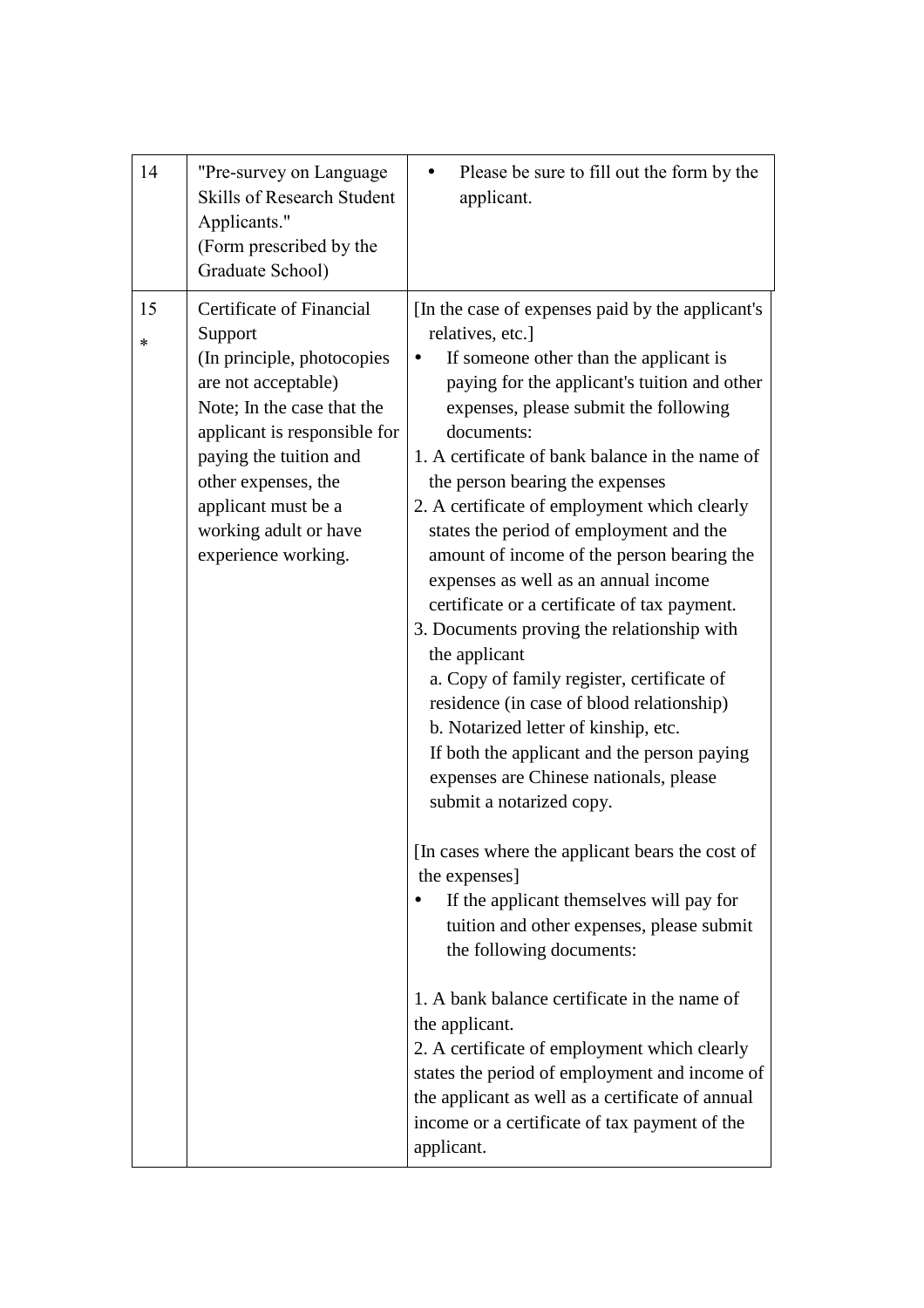|  | [In cases where the applicant is on a<br>scholarship]<br>• If the applicant is in receipt of a<br>scholarship, please submit a scholarship<br>award certificate which clearly states the<br>amount, duration, and awarding body.                                                                                                                                                                                                                                                                                                                                                                                                                                                                                                                                                  |
|--|-----------------------------------------------------------------------------------------------------------------------------------------------------------------------------------------------------------------------------------------------------------------------------------------------------------------------------------------------------------------------------------------------------------------------------------------------------------------------------------------------------------------------------------------------------------------------------------------------------------------------------------------------------------------------------------------------------------------------------------------------------------------------------------|
|  | [In cases where a Japanese resident will bear<br>the cost of the expenses]<br>• If a Japanese resident will pay for the<br>applicant's tuition and other expenses,<br>please submit the following documents:<br>1. A taxation certificate which shows the total<br>amount of income. (One of the following<br>certificates: residence tax, income tax, tax<br>return (copy), or record of withholding tax)<br>2. A certificate of employment which clearly<br>states the employment period and income of<br>the person bearing the cost of the expenses.<br>(If the person bearing the expenses is self-<br>employed, please submit a company register<br>form (copy), business license, or a tax return<br>(copy) with a seal of acceptance)<br>3. Copy of Residence Certificate |
|  | (Notes)<br>• The bank balance certificate must be from<br>a bank which can make remittances to<br>Japan.<br>• The balance of the applicant or cost<br>bearer's bank account must be greater<br>than the tuition and maintenance fees for<br>1 year in Japan. Specifically, the balance<br>should be greater than the amount<br>calculated using the method below:                                                                                                                                                                                                                                                                                                                                                                                                                 |
|  | [Example of Deposit Balance Calculation for<br>one year]                                                                                                                                                                                                                                                                                                                                                                                                                                                                                                                                                                                                                                                                                                                          |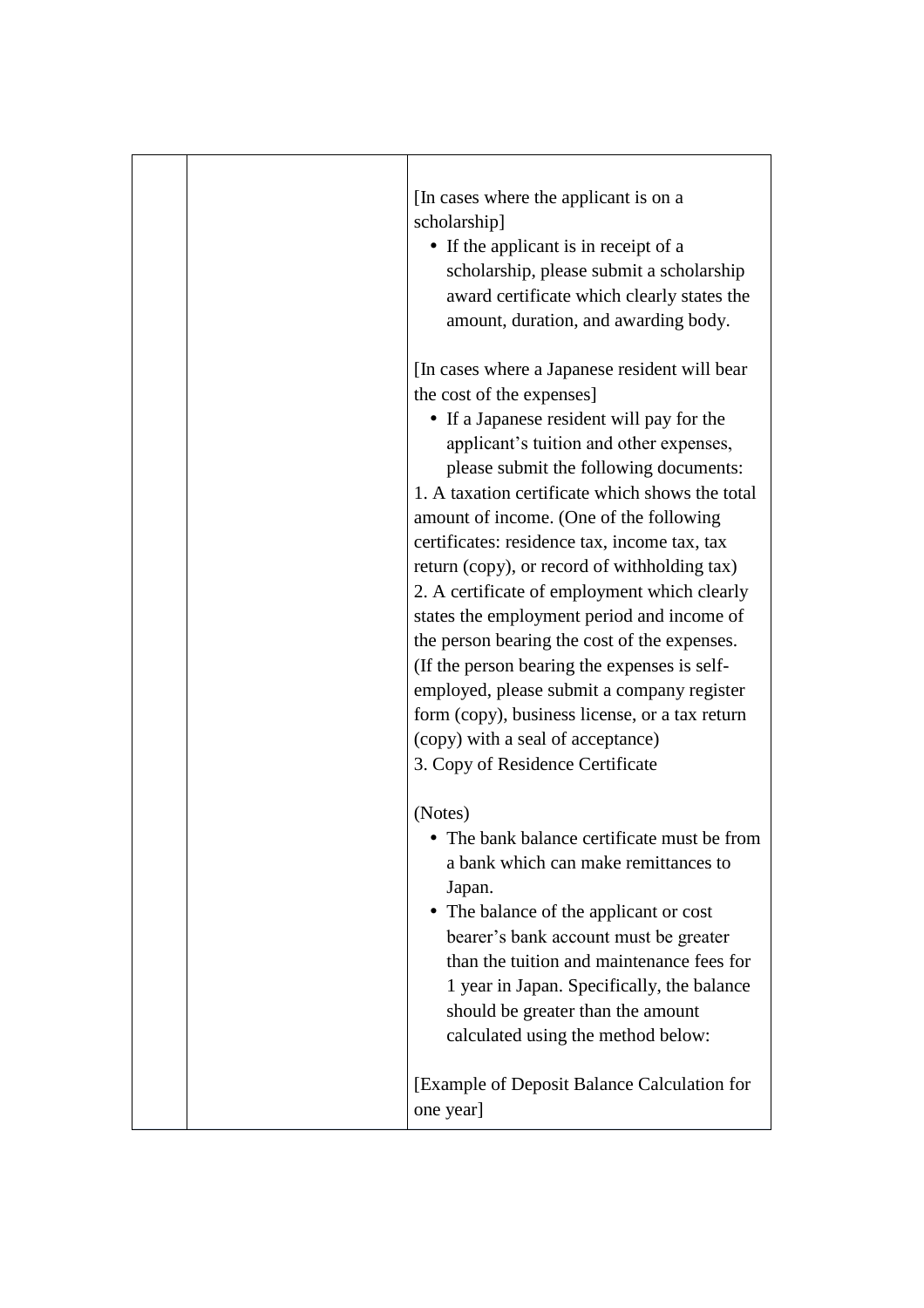|    |                                                                                               | 1 Year of Tuition + monthly living expenses<br>100,000 yen x 12 months<br>If the applicant wishes to go on to a<br>Japanese university or other institution<br>after the end of the research period, proof<br>of tuition and living expenses for the next<br>and subsequent years may be required. |
|----|-----------------------------------------------------------------------------------------------|----------------------------------------------------------------------------------------------------------------------------------------------------------------------------------------------------------------------------------------------------------------------------------------------------|
| 16 | <b>Contact Card</b><br>(Form Prescribed by the<br>Graduate School)                            | Please make sure to fill in all the<br>information.                                                                                                                                                                                                                                                |
| 17 | Documents Proving your<br><b>Status of Residence</b><br>(Copy of Certificate of<br>Residence) | Only applicants residing in Japan should<br>request the municipal office to issue the<br>certificate and submit it.                                                                                                                                                                                |
| 18 | Copy of Passport                                                                              | Please submit a photocopy of all pages<br>showing your photo, name, date of birth,<br>passport number, issuing authority, and<br>date of issuance.                                                                                                                                                 |

# **iii. Notes on Application Documents**

(1) Application documents and resume must be written in Japanese or English.

(2) If the certificate is prepared in a language other than Japanese or English, be sure to attach a translation in Japanese or English.

(3) All certificates, to be submitted must be originals, except for those specifically approved by the Graduate School, and the issuing institution and date of issuance must be verifiable.

(4) Unless there are special circumstances, please submit documents within three months after they are issued.

(5) Application documents will not be accepted if they contain omissions or other incomplete information. In addition, if any falsehood is found in the submitted documents, the acceptance or admission will be cancelled even after acceptance.

(6) The payment will not be refunded for any reason whatsoever.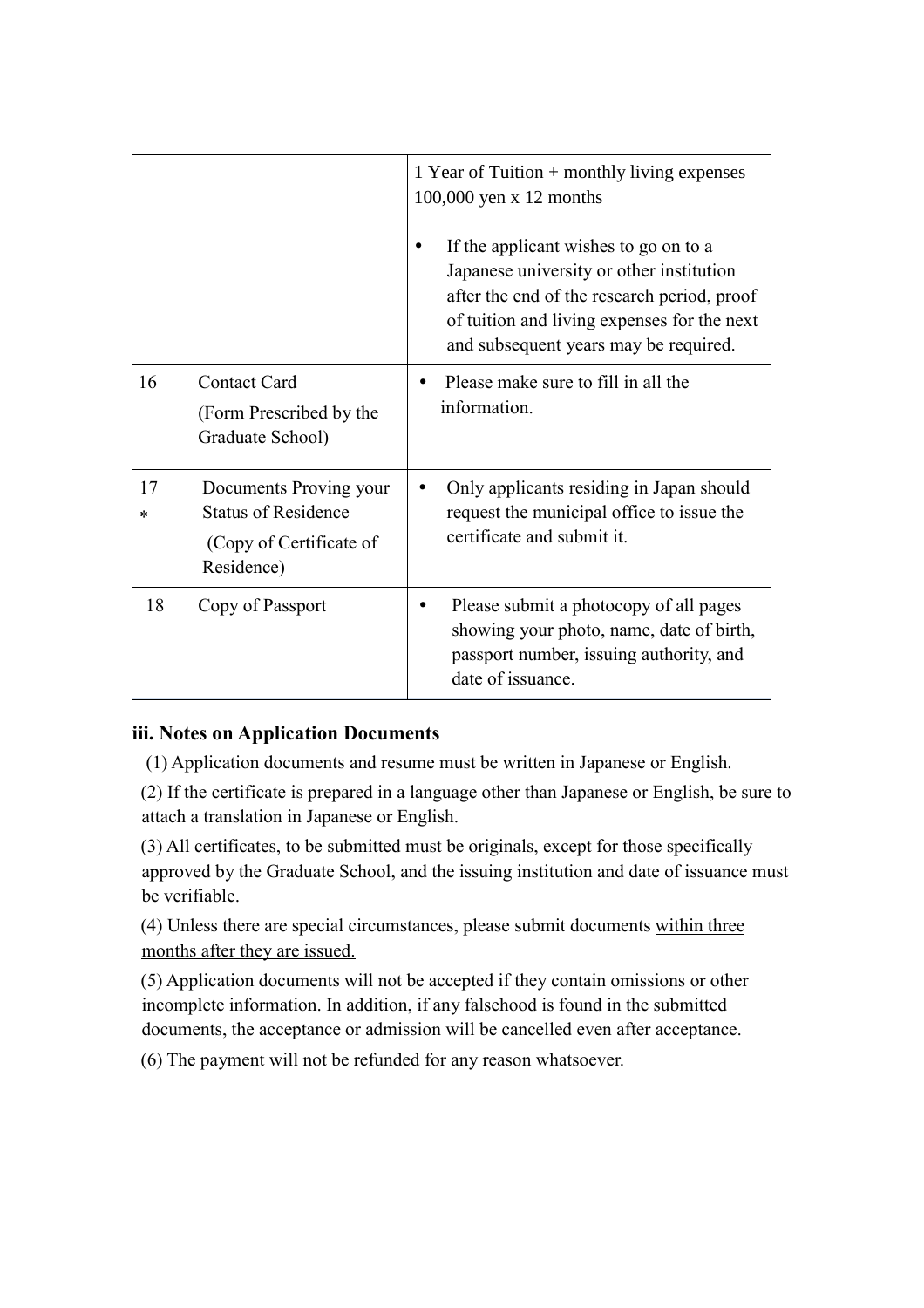#### **8 Selection Process**

 Successful applicants will be selected based on the application documents. Successful applicants will be notified in writing in the following period.

International Student Residing Overseas: Late June

Japanese Nationals and International Students Residing in Japan: Early September

# **9 Procedures after Passing the Screening**

 Successful applicants will be sent the results of the selection process and documents regarding the admission procedures, so please submit the following by the designated date.

[Necessary Items for Procedures After Passing the Screening]

(1) Enrollment Fee: 84,600 yen (estimate)

(2) 1 Photo: 3 cm long x 2.5 cm wide color photo

Photographs of the applicant's face including the upper body, without headwear (except when used for medical or religious reasons), facing front, and no background. The applicant's name and the date the photo was taken should be written on the back.

(3) Notification of Address

# **10 Enrollment**

 Students who have completed all the admission procedures according to the documents sent after the screening will be admitted. The procedure after admission is as follows.

[Enrollment Procedures]

(1) Please pay the tuition fee.

# **Tuition (for one semester): 178,200 yen (estimate**)

Please pay the tuition fee during the following period using the payment slip distributed after enrollment.

If you are enrolled for one year, please make sure to pay the tuition fee for one semester (half year), 178,200 yen (estimate) per semester in the following payment period. The annual tuition fee will be 356,400 yen (estimate). If the tuition fee is revised, the revised tuition fee will be applied.

[Tuition Payment Period]

Second semester: October 1 - October 20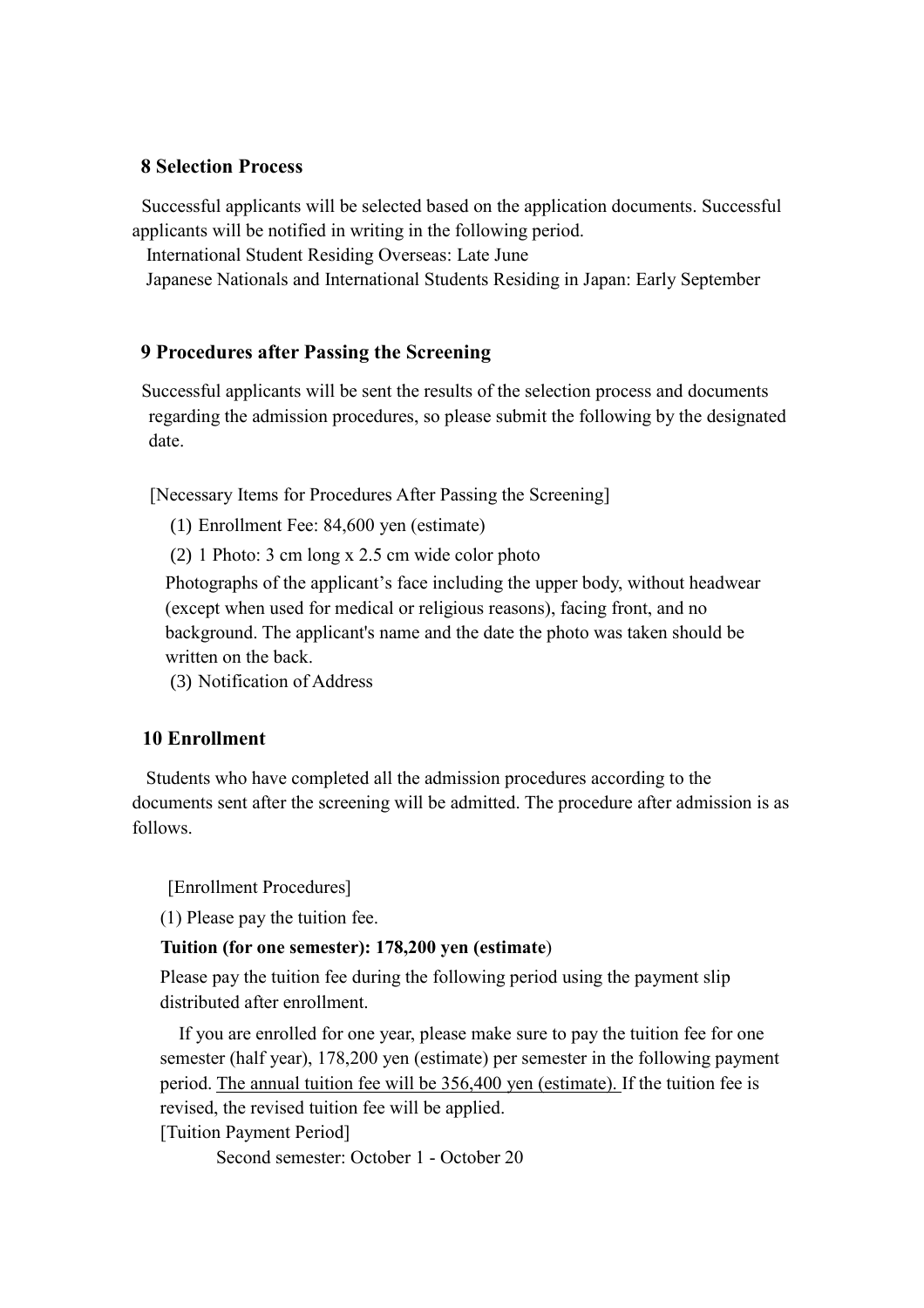(2) After October 1st, please come to the Student Affairs Division to receive your ID card. If you have moved to a new address or changed your cell phone contract, please notify the Student Affairs Division.

# **11 Administration for Research Students**

 Administrative work related to research students, such as accepting applications for admission and completing procedures after being selected, is handled by the Student Affairs Division. If you have any questions, please contact the person in charge below.

4-9-1 Shiobaru, Minami-ku, Fukuoka-shi, Fukuoka 815-8540 Academic Affairs Section, Student Affairs Division School of Design, Kyushu University Tel 092-553-4460 E-mail [gkgkenkyusei@jimu.kyushu-u.ac.jp](mailto:gkgkenkyusei@jimu.kyushu-u.ac.jp)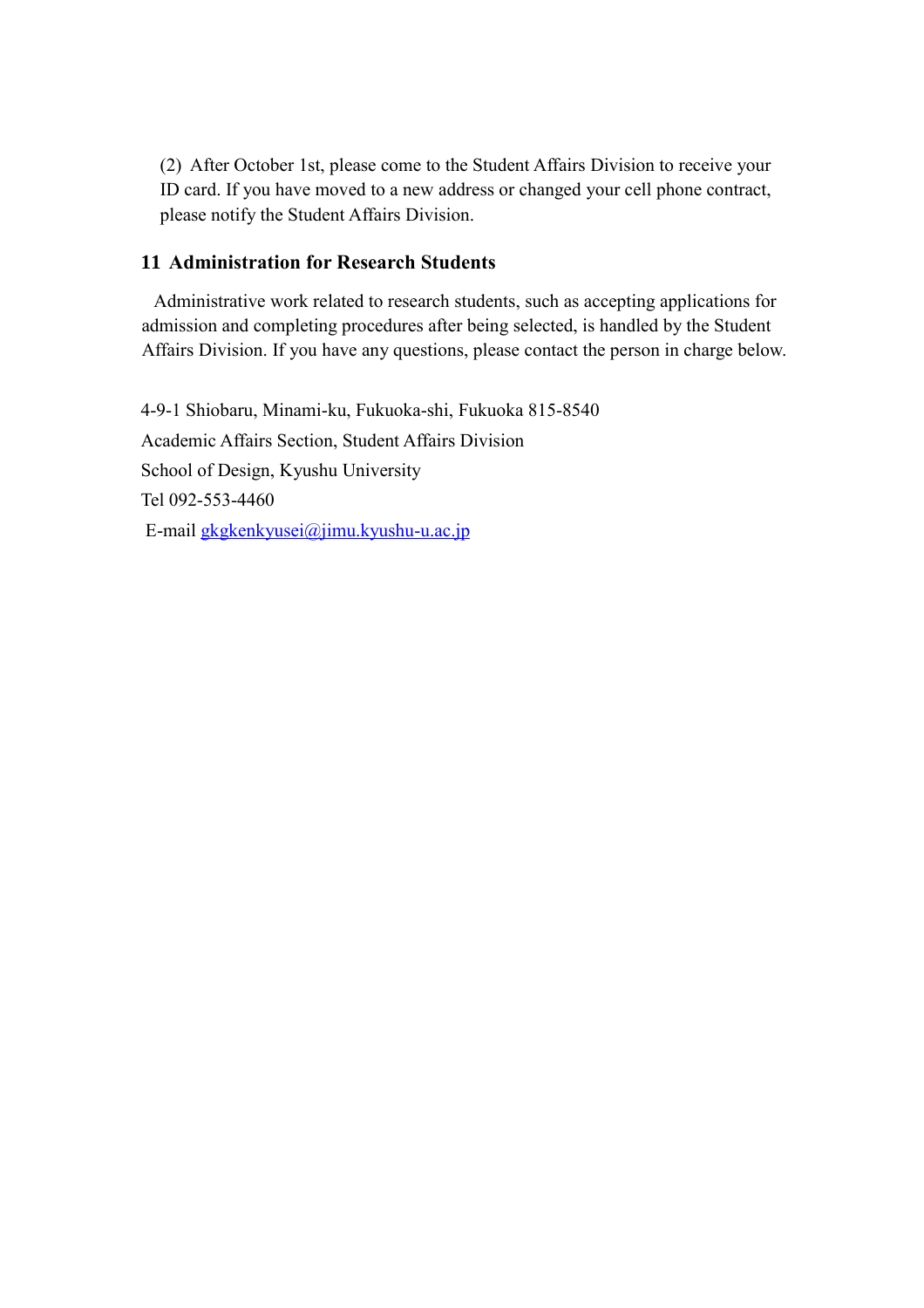# **Points to Note**

- (1) Applicants for research students are requested to contact the faculty member whom they wish to have as their academic supervisor before applying, introduce their own research activities and achievements to date, and provide a sufficient explanation of their research plan if admitted. (It is advisable to contact the faculty member in person and make a presentation on your research plan.) Only those who have obtained the informal consent of the faculty member to receive research guidance may apply.
- (2) When contacting your academic supervisor, you will need to introduce yourself and provide a number of other explanations. In this case, please refer to the following examples of items that are generally considered necessary and documents that should be presented.

[Matters Considered Necessary During Interviews with faculty members]

- 1. Educational Background (Elementary School to Completion of University/Graduate School)
- 2. Work Experience
- 3. How you Found out About the Graduate School (including your academic supervisor and laboratory)
- 4. Reason for Choosing your Academic Supervisor
- 5. Research Plan
- 6. Whether or not you Wish to Enroll Graduate School (Master's, Doctorate)
- 7. Copy of Graduation Certificate and Transcript
- 8. Copy of the Letter of Recommendation from your Academic Supervisor at your Home University
- \* If the applicant lives overseas, the following information should also be presented.
- 9. How you will Pay for your Expenses During your Stay in Japan

10. Proof of Japanese Language Proficiency (copies of EJU results and JLPT results, certificate or recommendation letter from a Japanese language teacher)

You will need to keep in touch with the faculty members as they are likely to have questions about your application. For this reason, you should make first contact with them at least two to three months before submitting your application.

(3) Research students are not eligible for tuition waivers or scholarships offered by the Japan Student Services Organization (JASSO). In addition, commuter passes